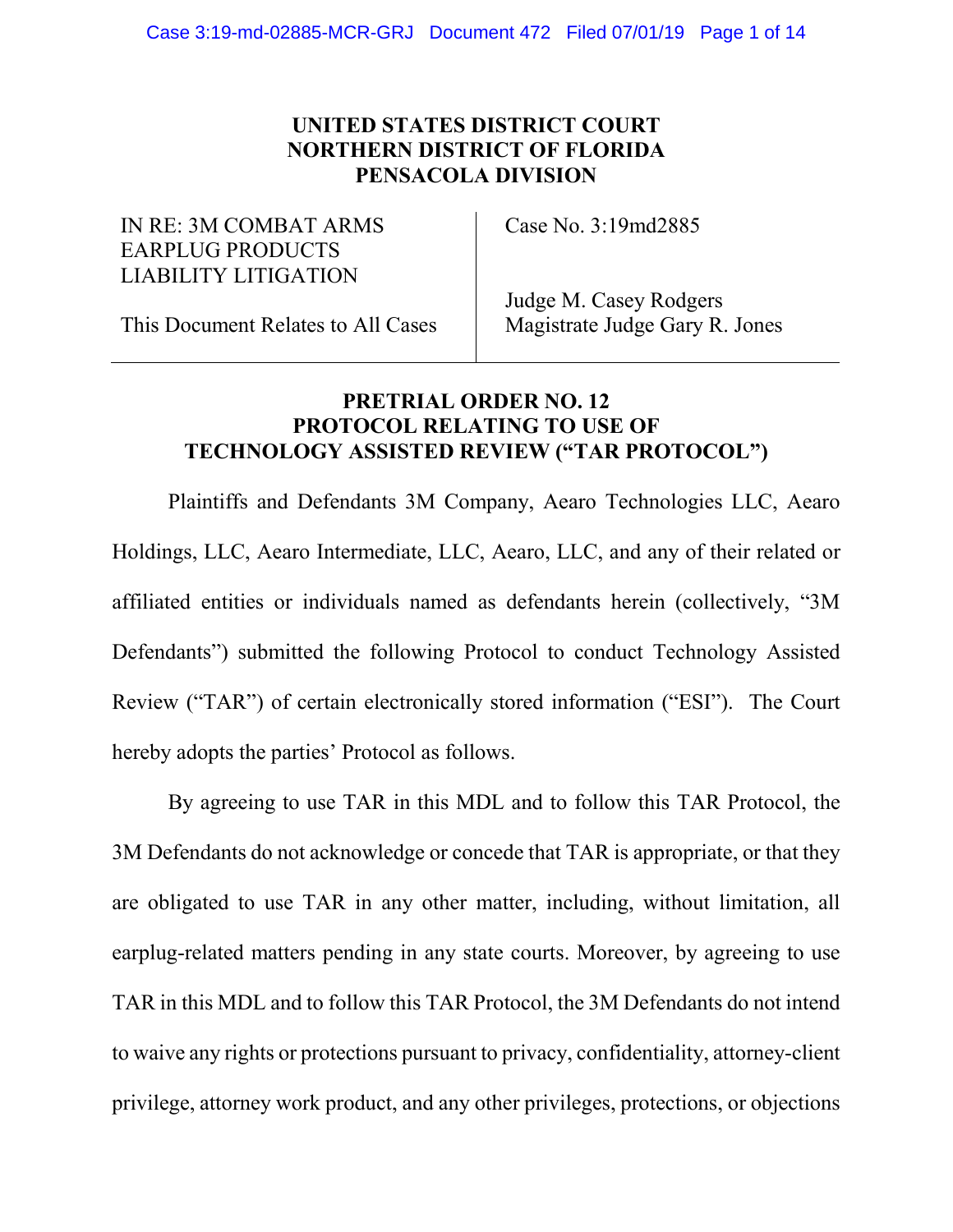## Page 2 of 14 Case 3:19-md-02885-MCR-GRJ Document 472 Filed 07/01/19 Page 2 of 14

to discovery (individually, "Privilege"; collectively, "Privileges"). The 3M Defendants preserve all such Privileges.

The 3M Defendants reserve the right to withhold from production and/or to redact any document that contains information subject to any appropriate objections or protections, including, without limitation, any Privilege. The 3M Defendants intend for all information and documents produced pursuant to this TAR Protocol to be subject to the Order Governing Production of Documents and Electronically Stored Information and the Joint Stipulated Order for Preservation of Documents and Electronically Stored Information entered in this MDL.

Except as explicitly set forth herein, nothing in this Order supersedes any rights or obligations of the Parties pursuant to Pre-Trial Order No. 10 (Order Governing Production of Documents and Electronically Stored Information), including Section IV thereof.

#### **1. TAR Tool**

The Parties will use Xact Data Discovery's licensed TAR tool Relativity Active Learning (version 9.5.370.136), herein referred to as Text Classification or TAR Tool. Text Classification leverages machine learning and natural language processing techniques to automatically assign a Classification Score to each document in the review population. The predictive models used to generate these scores are trained through supervised learning, meaning they are built based on the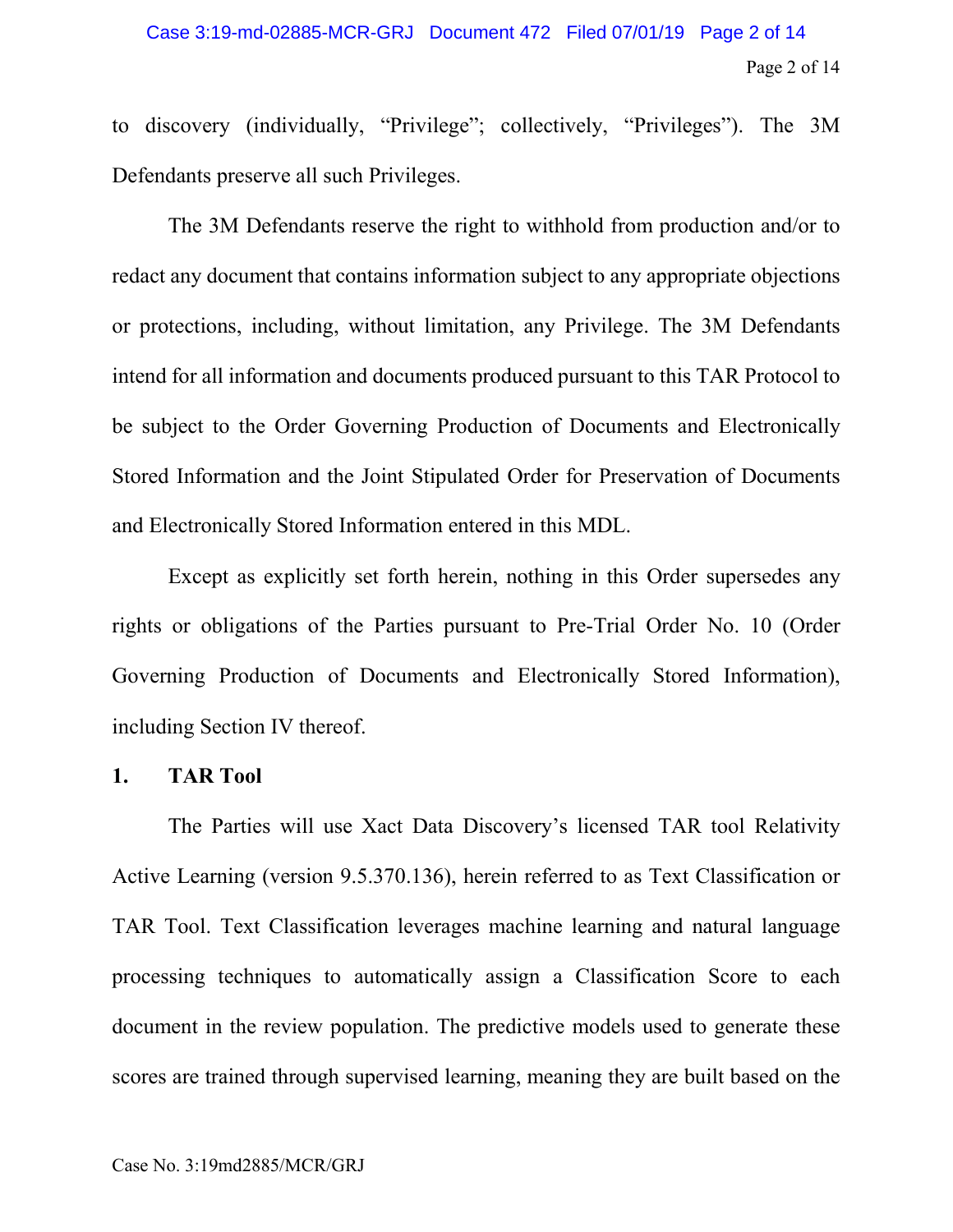# Page 3 of 14 Case 3:19-md-02885-MCR-GRJ Document 472 Filed 07/01/19 Page 3 of 14

coding of human-reviewed documents. The TAR tool automatically selects documents likely to be relevant or improve the predictive model and presents those documents to reviewers on an ongoing basis, continually updating the predictive model based on the results of that human review. The updated model is used to recalculate the Classification Scores of the document population, and the process is continually repeated until all likely relevant documents have been reviewed, as determined by a score threshold determined by the Parties, or by an agreed-upon elusion test to validate the accuracy of the model.

#### **2. Corpus**

(a) The Corpus shall include populations of (i) documents associated with or related to the custodians reasonably believed to possess relevant information identified by the Plaintiffs or the 3M Defendants, agreed to by the Parties, or ordered by the Court, and (ii) documents from non-custodial sources reasonably believed to possess relevant information identified by the Plaintiffs or the 3M Defendants, agreed to by the Parties, or ordered by the Court.

(b) The Corpus shall not include any documents lacking adequate text to subject them to TAR-based text classification, including Excel documents and nontext based documents, *e.g.,* image files, audio files, video files, CAD files, etc.

(c) The 3M Defendants will disclose to Plaintiffs the total number of documents in the Corpus when created, and a provisional estimate (subject to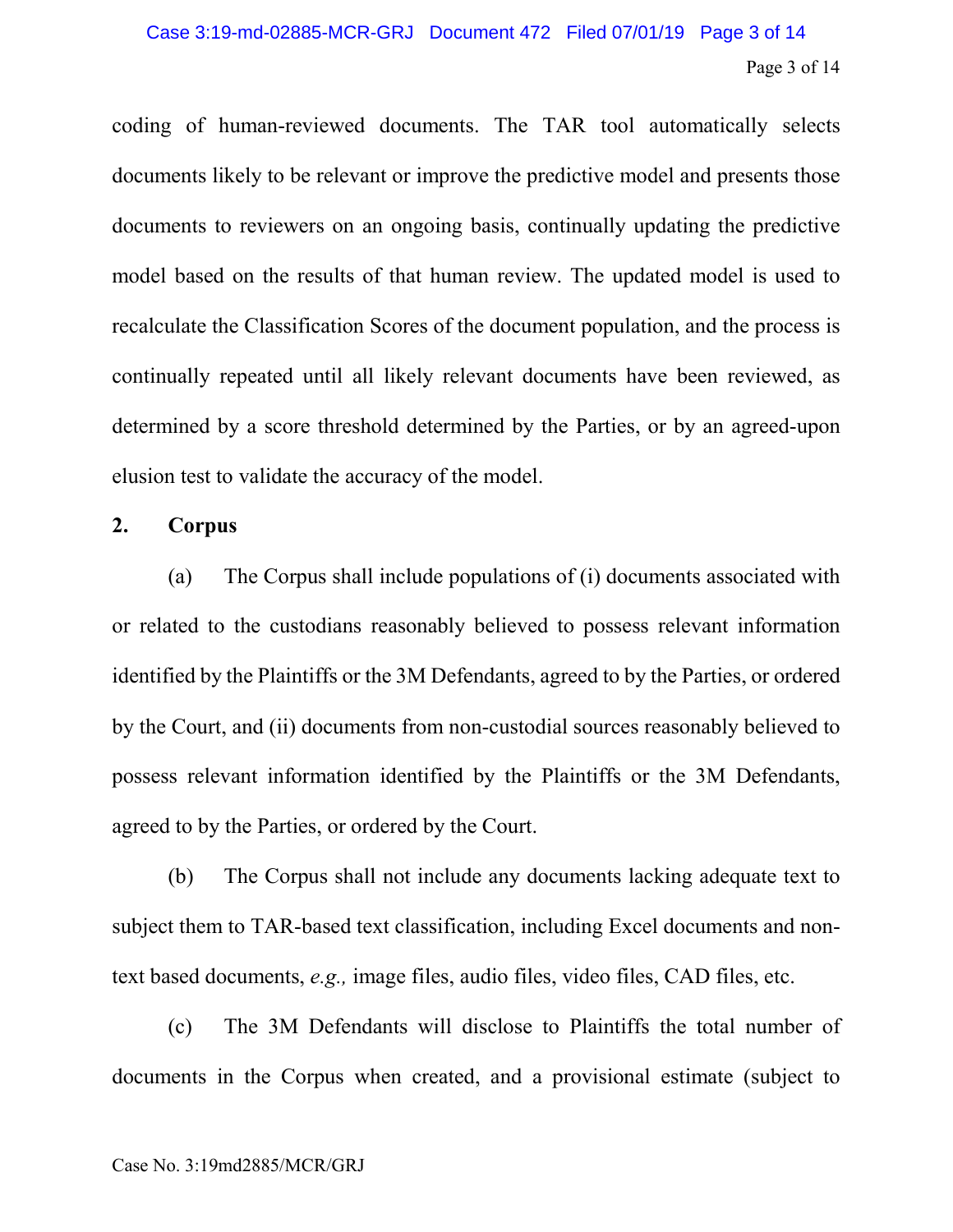# Page 4 of 14 Case 3:19-md-02885-MCR-GRJ Document 472 Filed 07/01/19 Page 4 of 14

updates as may be required to facilitate the parties' conferrals hereunder) of the number of documents being reviewed outside of the TAR process. The 3M Defendants will disclose to Plaintiffs if documents are added to or deleted from the Corpus at a later date, and will disclose to Plaintiffs the number of documents added to or deleted from the Corpus and the reason for the addition or deletion. Defendants will also disclose counts of any documents batch-coded as non-responsive without individual review, and the reasons for any such batch-codings.

#### **3. Sample Set**

(a) The Parties' TAR approach will include the use of a Sample Set to help assure that the Parties have a sufficient level of agreement on what constitutes responsiveness and non-responsiveness.

(b) The Sample Set will be created by drawing a simple random sample of 1,750 documents from the Corpus.

(c) The 3M Defendants will conduct the first review of the Sample Set, and code each document as Responsive or Not Responsive and Privileged or Not Privileged. The 3M Defendants will provide Plaintiffs with access to all Non-Privileged documents in the Sample Set with text files and corresponding native files, images and metadata in a format that complies with the entered ESI protocol, and provide a privilege log for any documents withheld for privilege reasons. Documents coded as Privileged will not be removed from the Sample Set for the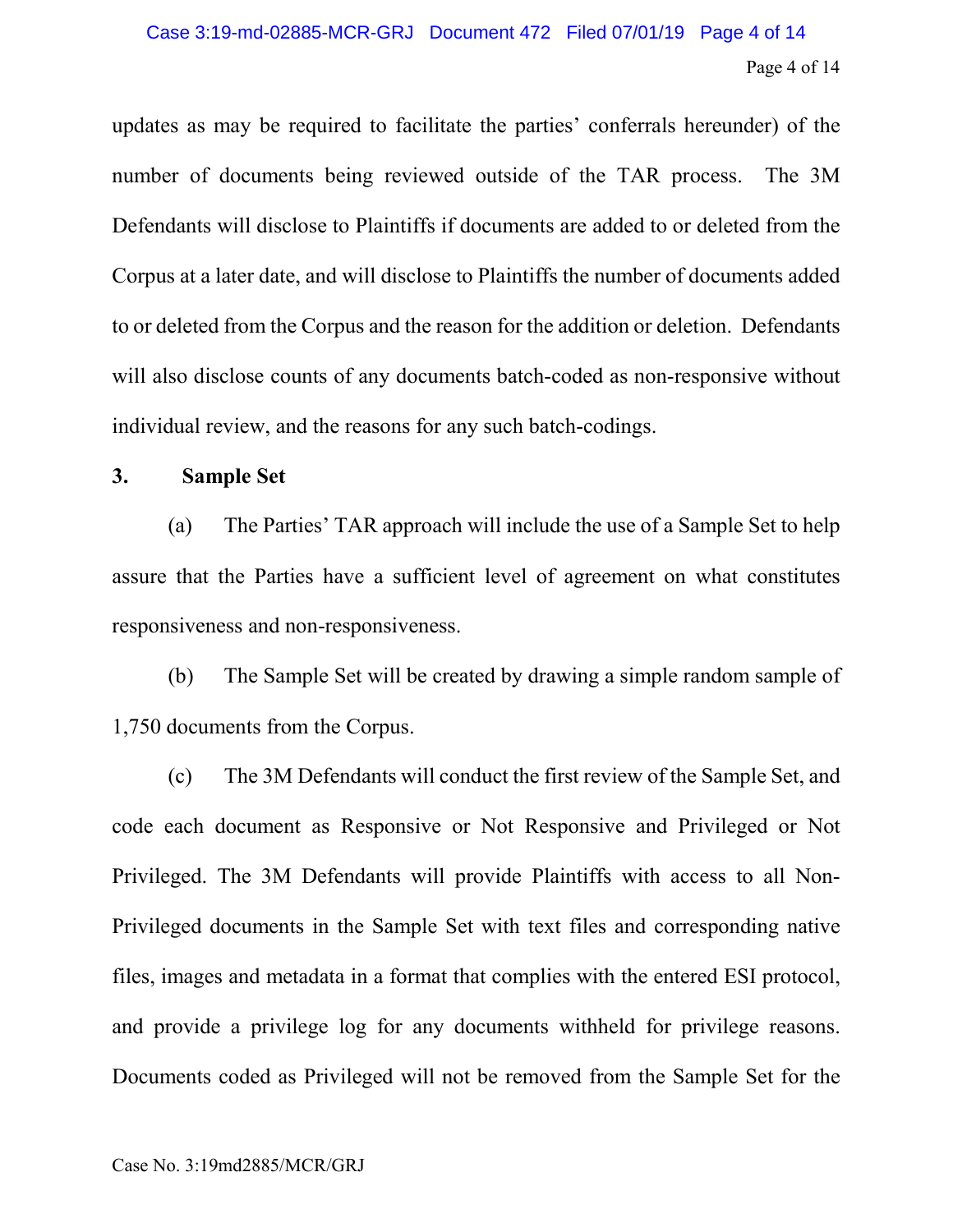purposes of model training. Plaintiffs' Leadership may designate up to five individuals (plus up to three consultants) to aid in the review ("Plaintiffs' Designated Sample Set Reviewers") to be given access to review the Sample Set. This review may take place at such dates and times as the Parties mutually agree (a) at the offices of Kirkland & Ellis, LLP, or at such other location or locations mutually agreed by the Parties, or (b) via a secure web-based viewer. Any documents coded Not Responsive by the 3M Defendants to which Plaintiffs' Designated Reviewers are provided access as part of this review are provided for the limited and sole purpose of raising and resolving disagreements, if any, regarding the coding calls made by the 3M Defendants. Any such disagreements shall be recorded on a TAR Protocol Classification Dispute Log (the "Log"), which shall be in a form agreed upon by the Parties. Once Plaintiffs' Designated Reviewers complete their review of the Sample Set, the Parties shall meet and confer to resolve any differences in coding designation. The Parties' review of the Sample Set, and conferral to resolve any differences in coding designation, shall be completed by July 26, 2019. If resolution cannot be reached, the issue shall be submitted to the Court for resolution.

(d) Plaintiffs' Designated Reviewers shall not remove from the offices of Kirkland & Ellis, LLP, or other location or locations mutually agreed to by the Parties, any documents to which they are provided access in connection with the Sample Set review process, and shall not copy, record, print, image, photograph, fax,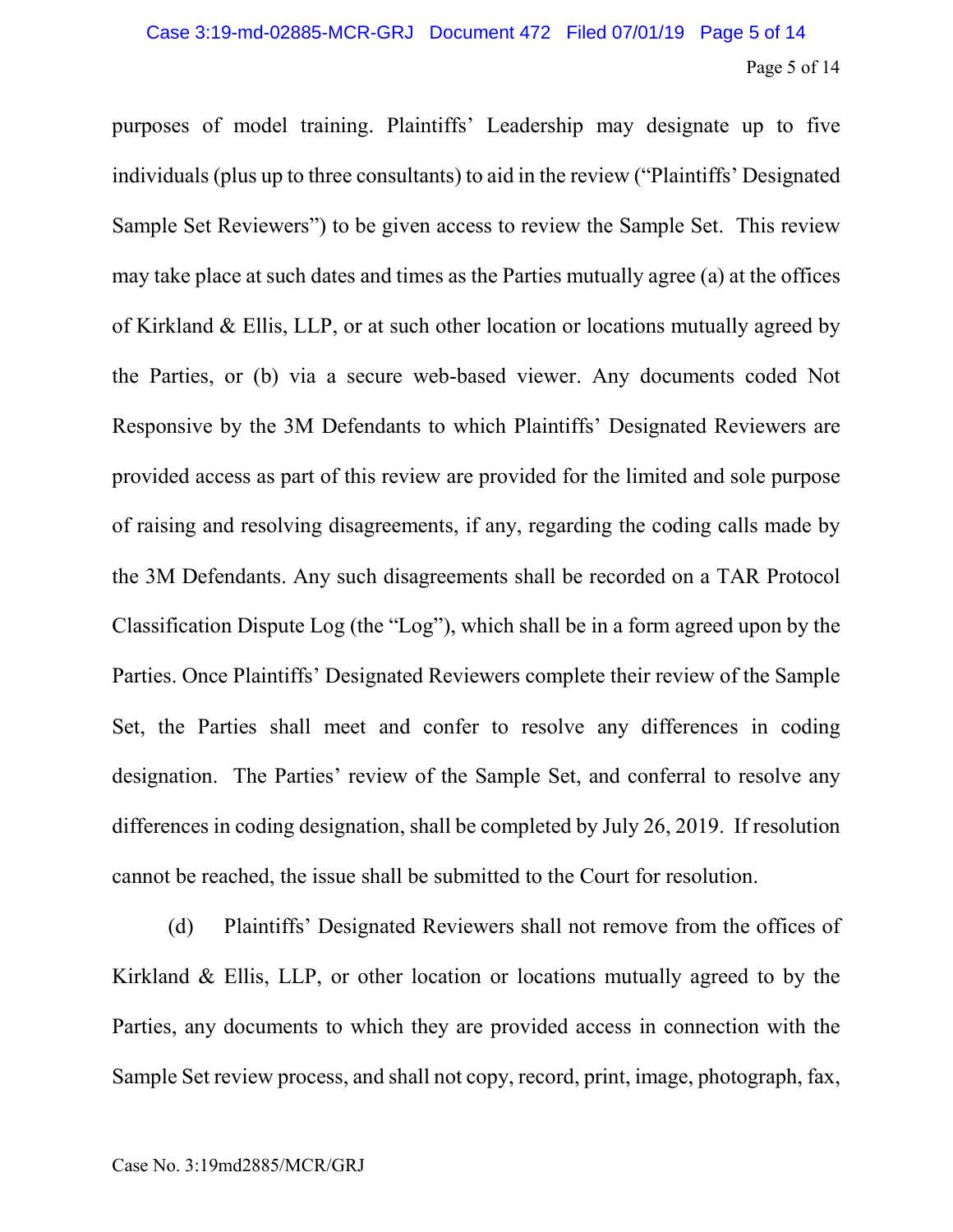# Page 6 of 14 Case 3:19-md-02885-MCR-GRJ Document 472 Filed 07/01/19 Page 6 of 14

scan, or otherwise capture, transmit or share any document or any information contained therein, in any way, with anyone beyond the other Plaintiffs' Designated Reviewers conducting the review. Any document in native format accessed via secured web browser and opened in a native application by any Plaintiffs' Designated Reviewer will be immediately deleted after it has been viewed in the native application.

### **4. TAR Training Process**

(a) The 3M Defendants will start the TAR tool's active learning process with the Parties' agreed-upon coded documents from the Sample Set, and such other documents as the Parties mutually agree, after which the system will automatically select documents for review based on predicted relevance and also, to allow the TAR tool to learn from all possible definitions of relevance, select for review some nonhighly ranked documents and documents about which the TAR tool is uncertain.

(b) Based on the reviewer coding of other documents, each document will eventually receive a score from 0-100 (the "Classification Score"), with documents with a Classification Score closer to zero being predicted as less likely to be relevant and documents with a Classification Score closer to 100 being predicted as more likely to be relevant.

(c) The predictive model the TAR tool uses will update itself continuously without need for human intervention.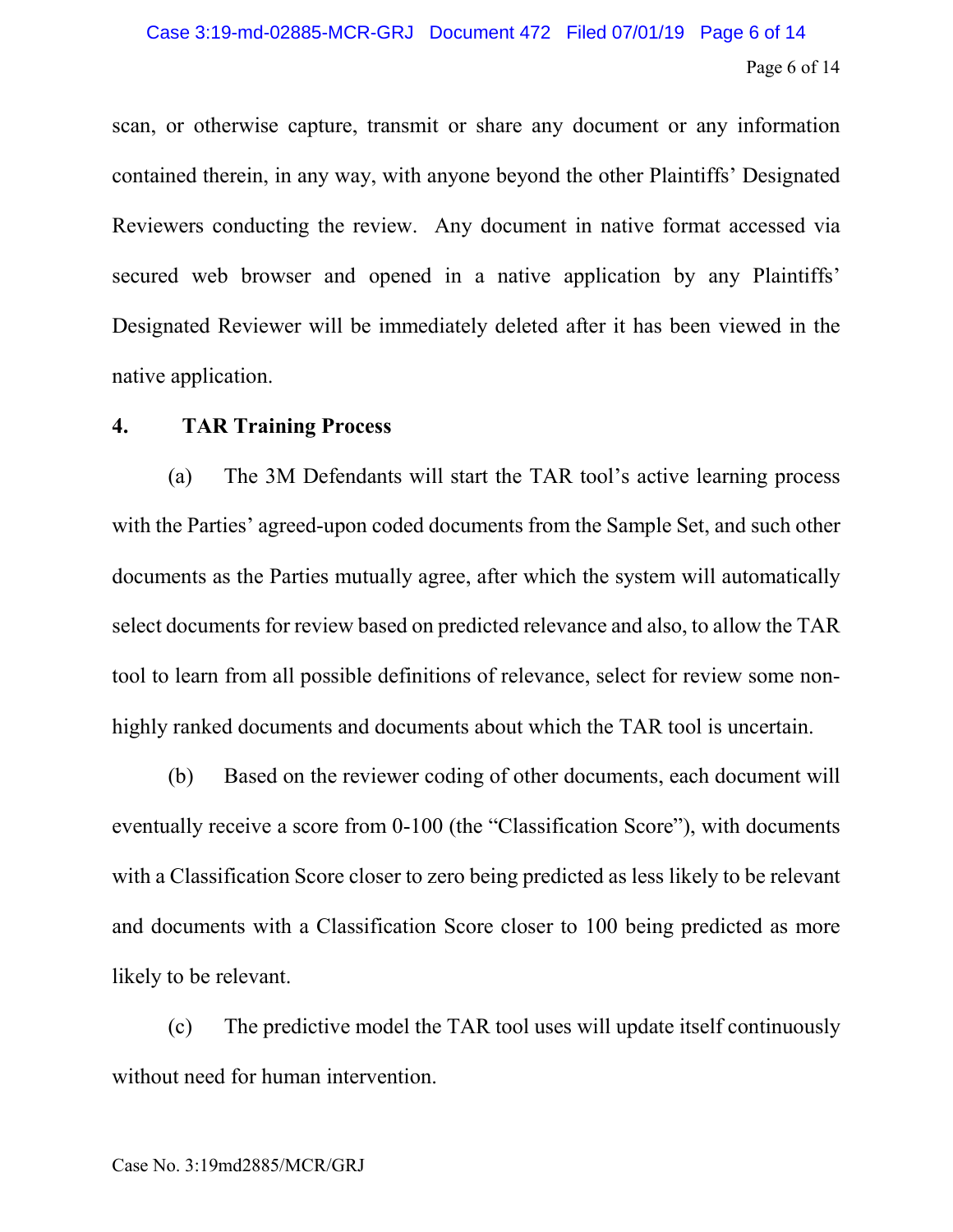(d) The TAR tool may automatically exclude duplicative content from the review queue in order to avoid delays in training the model. These documents will still receive a Classification Score. Suppressed documents above or equal to the lowest score of any document classified as responsive by a reviewer will be reviewed at the end of the process.

### **5. Classification Cutoff and Validation**

(a) Following initial training, the 3M Defendants will continue to review the prioritized review queue, as prioritized and delivered by the Relativity Active Learning tool, consistent with the coding designations agreed to among the Parties with the Sample Set. After sufficient review of the prioritized review queue such that the 3M Defendants believe that further training is unlikely to yield benefit to the TAR model, the 3M Defendants shall notify Plaintiffs that they believe it is appropriate to freeze training and declare a Classification Cutoff. The Parties shall cooperate in the exchange of information and subsequent conferral to determine whether it is appropriate to set a Classification Cutoff at that point.

(b) Upon reasonable agreement of the Parties, the 3M Defendants will conduct an elusion test using the TAR tool as follows:

(i) The training process shall be frozen.

(ii) The Classification Cutoff will be set at the lowest score of any document manually classified as responsive.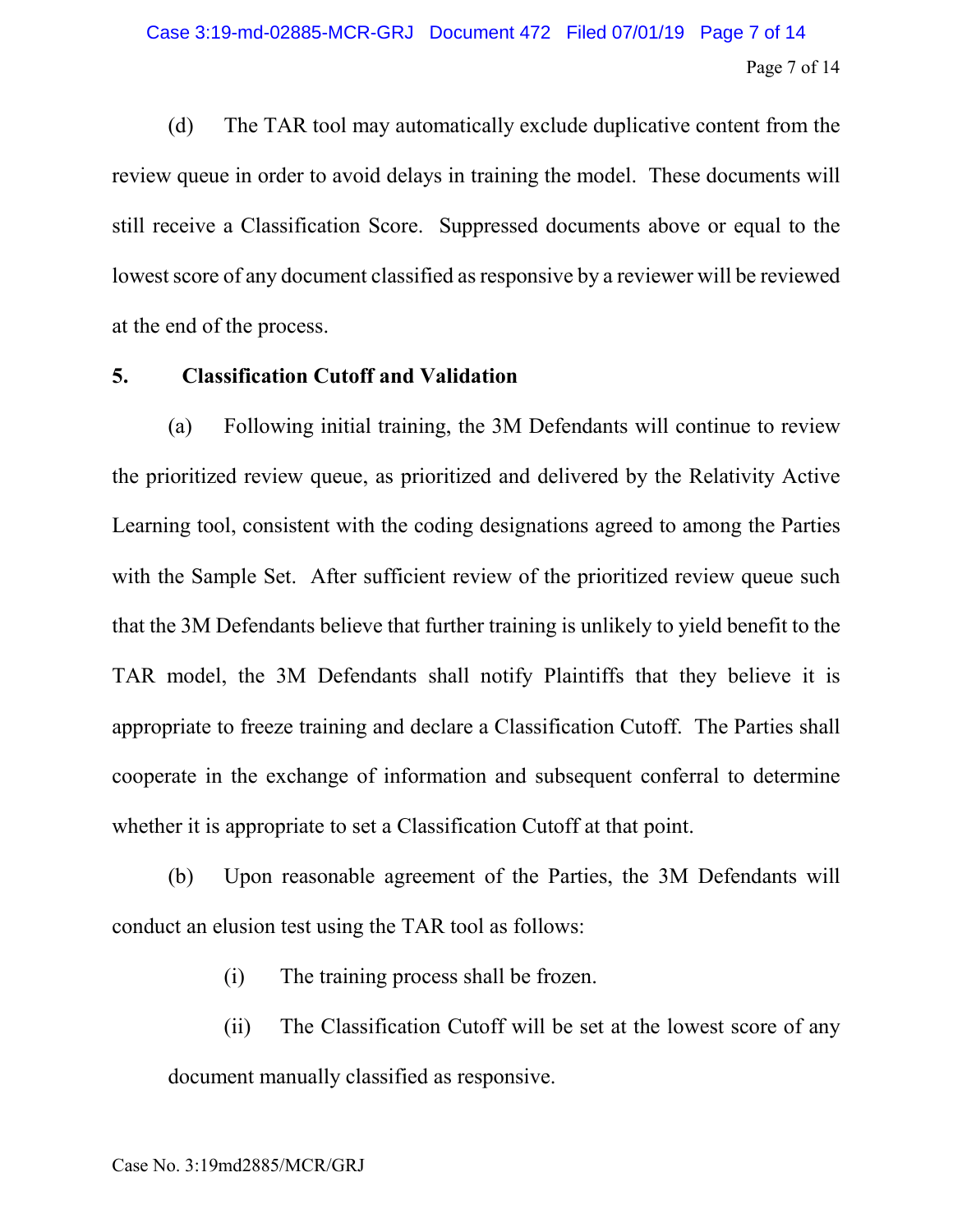(iii) A simple random sample of 1,750 documents will be drawn from those un-reviewed documents in the Corpus with a Classification Score below the Classification Cutoff (the "Elusion Test Sample").

(iv) The Elusion Test Sample will be reviewed by the 3M Defendants to determine the responsiveness of the documents in the Elusion Test Sample.

(c) Once the elusion test has been run, the 3M Defendants will report the following to the Plaintiffs:

(i) The Classification Cutoff that was used in connection with drawing the Elusion Test Sample.

(ii) The estimated elusion rate (the number of responsive documents in the Elusion Test Sample divided by the number of documents in the Elusion Test Sample).

(iii) The number of documents in the Elusion Test Sample.

(iv) The number of documents from the Corpus determined by reviewers to be responsive.

(v) The number of documents from the Corpus determined by reviewers to be non-responsive.

(vi) The number of un-reviewed documents from the Corpus below the Classification Cutoff.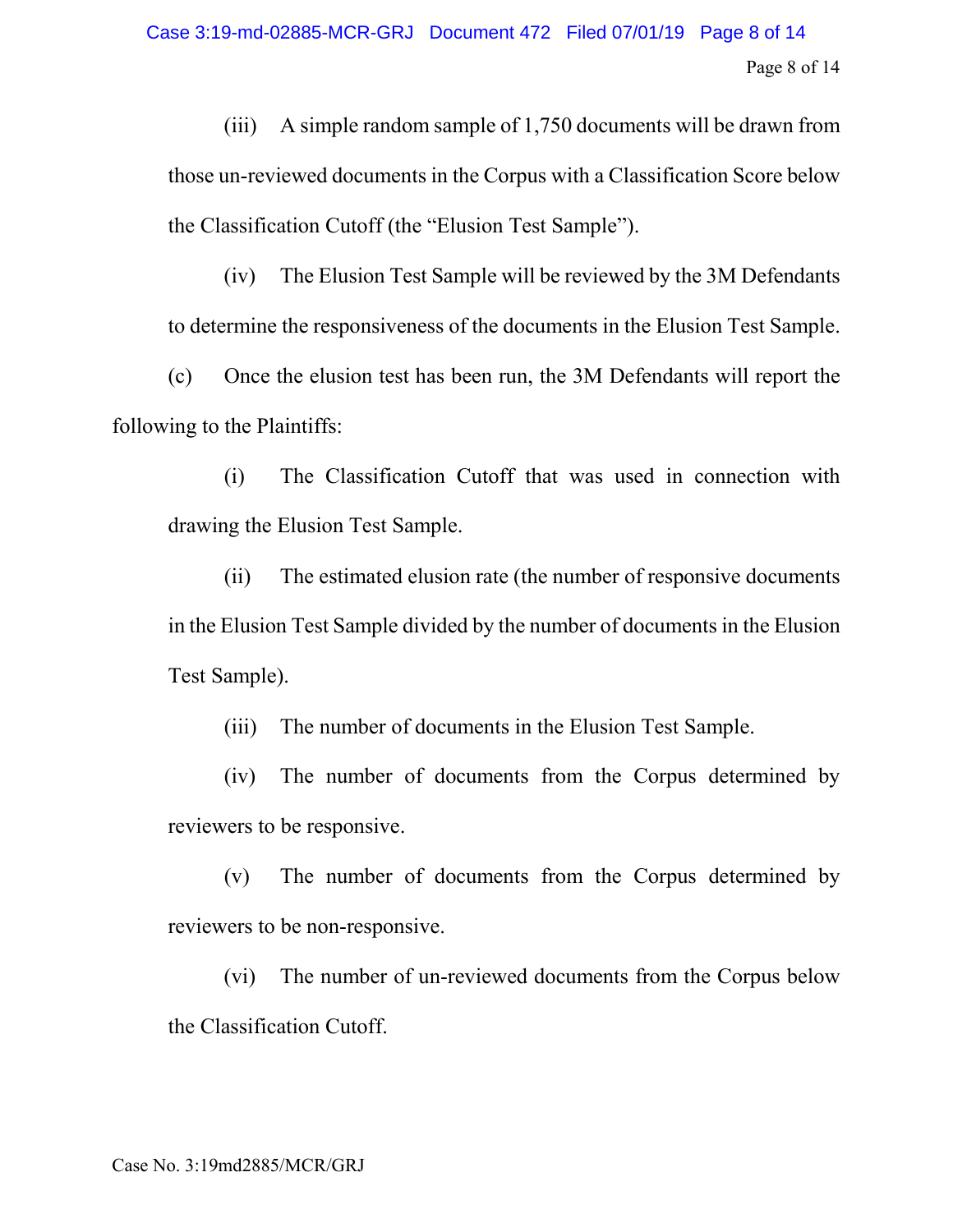(vii) The number of un-reviewed documents from the Corpus above the Classification Cutoff, if any.

(viii) The number of responsive documents (as determined by manual review) among the 1,000 documents in the prioritized review queue that were reviewed immediately prior to the freezing of training and proposing the Classification Cutoff.

(d) Plaintiffs' Designated Reviewers shall have the opportunity to review all of the documents included in the Elusion Test Sample, without any knowledge of how any individual documents were coded by 3M Defendants, in order to perform a blind comparison of the recall estimates provided.

(e) This review may take place (a) at the offices of Kirkland & Ellis, LLP, or at such other location or locations mutually agreed by the Parties, on a date and time to be agreed to by the Parties, or (b) via a secure web-based viewer on a date and time to be agreed to by the Parties. Any documents coded Not Responsive by the 3M Defendants to which Plaintiffs' Designated Reviewers are provided access as part of this review are provided for the limited and sole purpose of raising and resolving disagreements, if any, regarding the coding calls made by the 3M Defendants. In connection with the Parties conferral, the 3M Defendants shall provide Plaintiffs with the Classification Score for the documents in the Elusion Test Sample. Any such disagreements shall be recorded on a TAR Protocol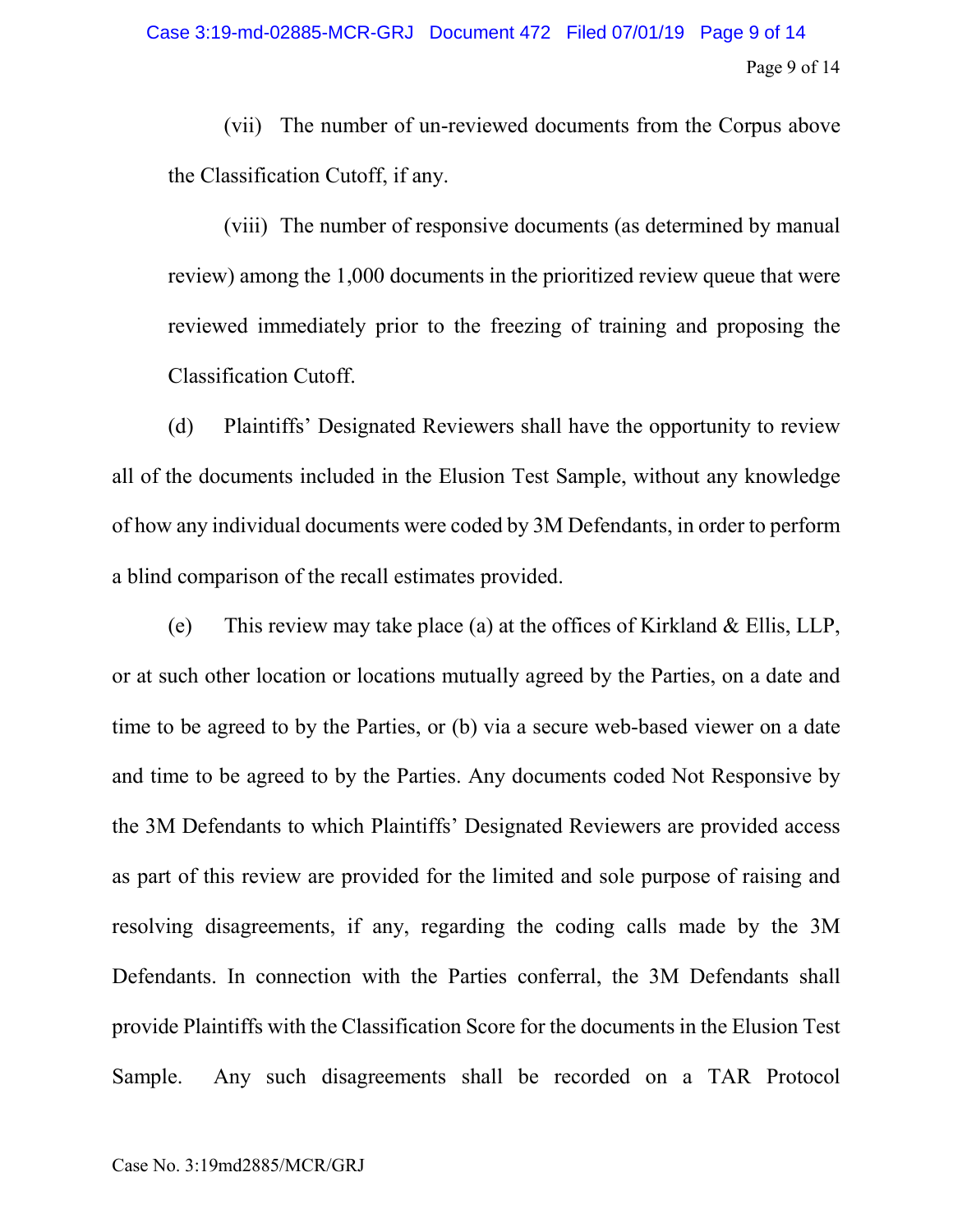Classification Dispute Log (the "Log"), which shall be in a form agreed upon by the Parties. Once Plaintiffs' Designated Reviewers complete their review of the Elusion Test Sample, the Parties shall meet and confer to resolve any differences in coding designation. If resolution cannot be reached, the issue shall be submitted to the Court for resolution.

(f) If the number of responsive documents, or the character or nature of such documents designated as responsive, in the Elusion Test Sample indicates that the TAR tool's model of responsiveness was too limited, then Plaintiffs and 3M Defendants will discuss potential remedial action to locate an adequate proportion of the remaining relevant documents in the null set by additional rounds of training by the Parties, including selecting a deeper Classification Cutoff or supplemental and prioritized training of the TAR model. 3M Defendants reserve the right to object to such potential remedial action as inappropriate or unnecessary.

(g) If the elusion test confirms that the review has been sufficiently thorough, then 3M Defendants will review all un-reviewed documents with a predicted relevance at or above the Classification Cutoff (or, if 3M Defendants so elect, produce such documents un-reviewed). For the avoidance of doubt, documents identified for manual review in accordance with Section IV of Pre-Trial Order No. 10 (Order Governing Production of Documents and Electronically Stored Information) shall be reviewed (or, if the 3M Defendants so elect, produced un-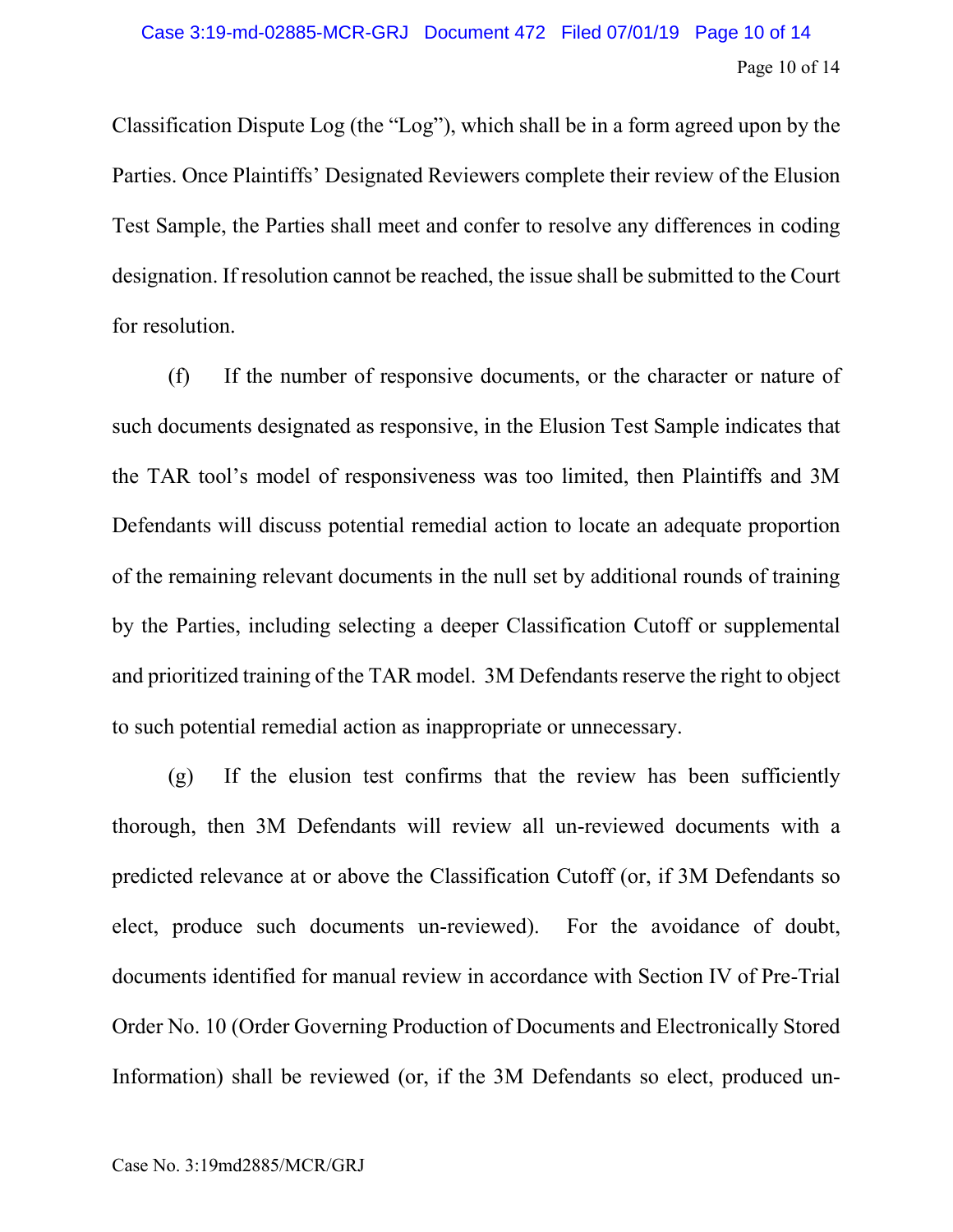# Page 11 of 14 Case 3:19-md-02885-MCR-GRJ Document 472 Filed 07/01/19 Page 11 of 14

reviewed) without regard to whether the Classification Score assigned to any such document is at or above the Classification Cutoff.

(h) To the extent that the 3M Defendants conduct elusion tests prior to setting the proposed Classification Cutoff, the 3M Defendants shall provide information concerning each such earlier elusion testing, including date/time of the elusion test, the size of the below-cutoff population sampled from, the number of documents in the elusion test sample, and the estimated elusion rate (the number of responsive documents in the elusion test sample divided by the number of documents in the elusion test sample).

#### **6. Rolling Corpus**

To the extent that one or more of the Plaintiffs seek to add documents to the Corpus, the 3M Defendants will meet and confer with Plaintiffs regarding that request. If the Parties are unable to reach agreement, the Parties shall submit the matter to the Court for resolution.

#### **7. Additional Considerations**

(a) To the extent the 3M Defendants identify any types of documents (e.g., Excel files, image files) within the Corpus that they have reason to believe are not being captured effectively by the TAR model, the 3M Defendants shall meet and confer with the Plaintiffs about the documents. The Parties will meet and confer regarding any dispute related to types of documents they believe are not effectively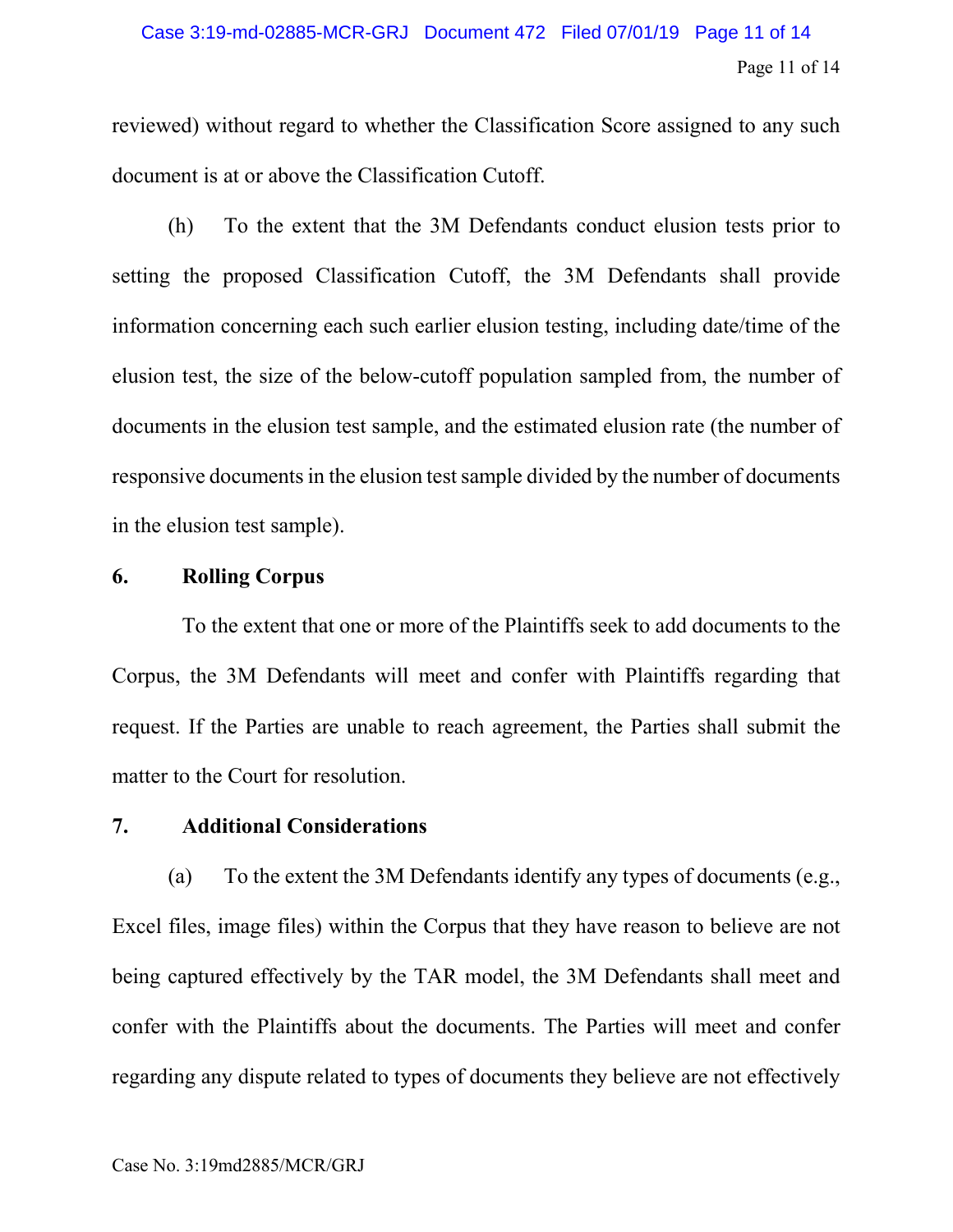being captured by the TAR model.

(b) To the extent that any aspect of this TAR Protocol is not feasible or effective in practice for any reason, including without limitation the low richness of the Corpus and/or the effectiveness of the TAR Tool as applied to a particular category or class of documents, then the Parties shall meet and confer regarding alternative approaches to achieve the objectives of that aspect of this Protocol that is not otherwise feasible or effective, including without limitation the possibility of using search terms or stratifying the collection at appropriate stages of the TAR process. If the Parties are unable to reach agreement regarding any appropriate alternative approach(es), then the Parties may submit the matter to the Court for resolution.

#### **8. Document Review and Productions**

(a) The 3M Defendants reserve the right to conduct a manual review of all documents classified by the TAR tool as Responsive to determine whether such documents are in fact responsive to Plaintiffs' requests for production. 3M Defendants will provide Plaintiffs with the number of documents with scores above the Classification Cutoff not being produced or logged as privileged.

(b) The 3M Defendants reserve the right to conduct a manual privilege review of all documents.

(c) Responsive documents that are determined to be privileged will be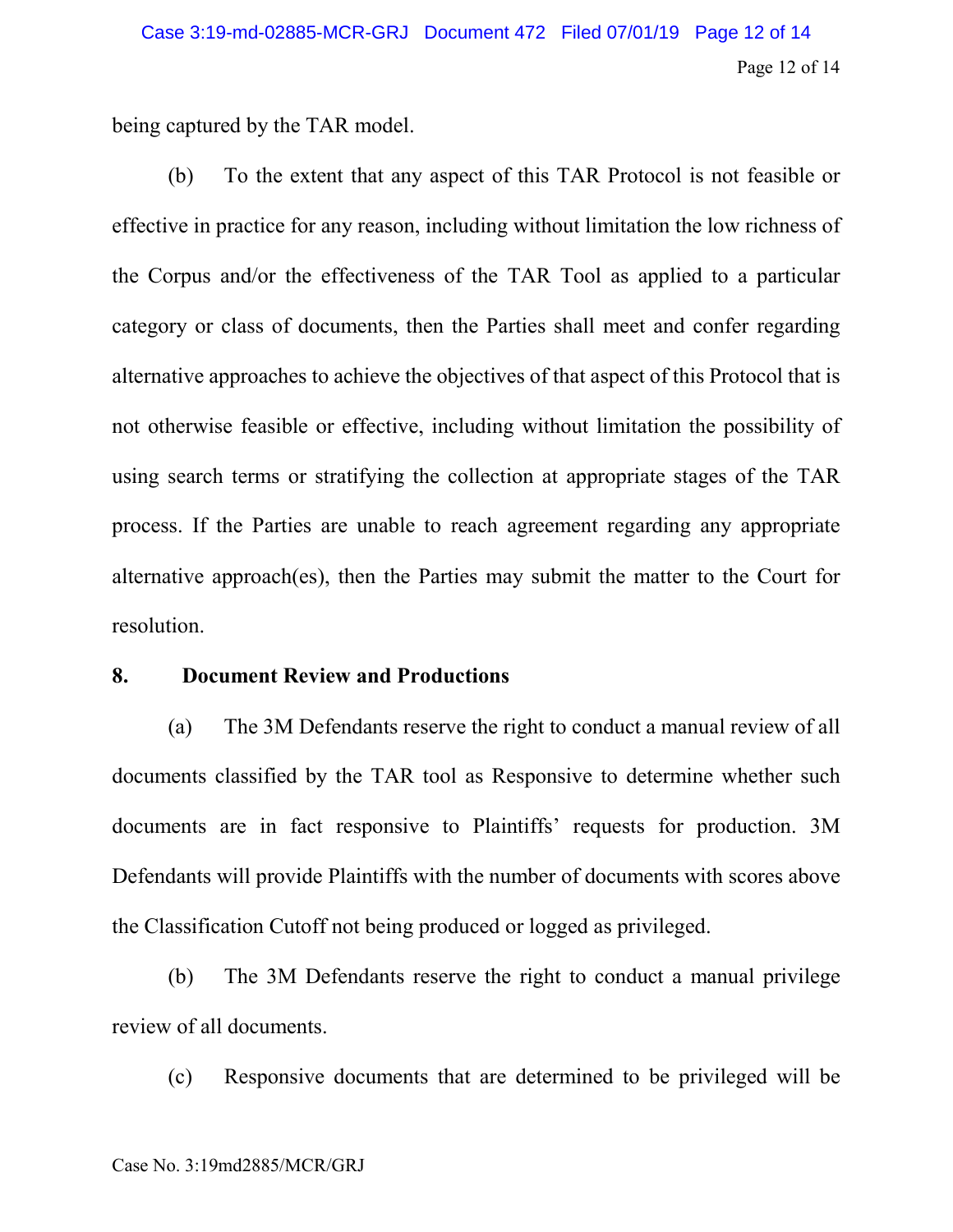# Page 13 of 14 Case 3:19-md-02885-MCR-GRJ Document 472 Filed 07/01/19 Page 13 of 14

listed on a privilege log, unless excluded from the logging requirements or by agreement of the Parties.

(d) The 3M Defendants will produce non-privileged documents determined to be responsive to Plaintiffs' requests for production along with any non-privileged family members in accordance with the Order Governing Production of Documents and Electronically Stored Information entered in the MDL.

(e) When responsive, non-privileged or partially privileged documents subjected to TAR are produced, the production deliverables shall include an additional metadata field populated with a "Y" and labeled "DOCUMENT RECEIVED CLASSIFICATION SCORE," together with the other available metadata delivered for each document, in accordance with the Parties' stipulated Pre-Trial Order No. 10 (Order Governing Production of Documents and Electronically Stored Information) and Exhibit A thereto. When responsive documents that are not subjected to TAR are produced, the "DOCUMENT RECEIVED CLASSIFICATION SCORE" metadata field shall be populated with an "N." Defendants shall retain all information regarding the Classification Scores assigned to each document in the Corpus. Plaintiffs reserve the right to request Classification Scores at a later date, and Defendants reserve the right to object to any